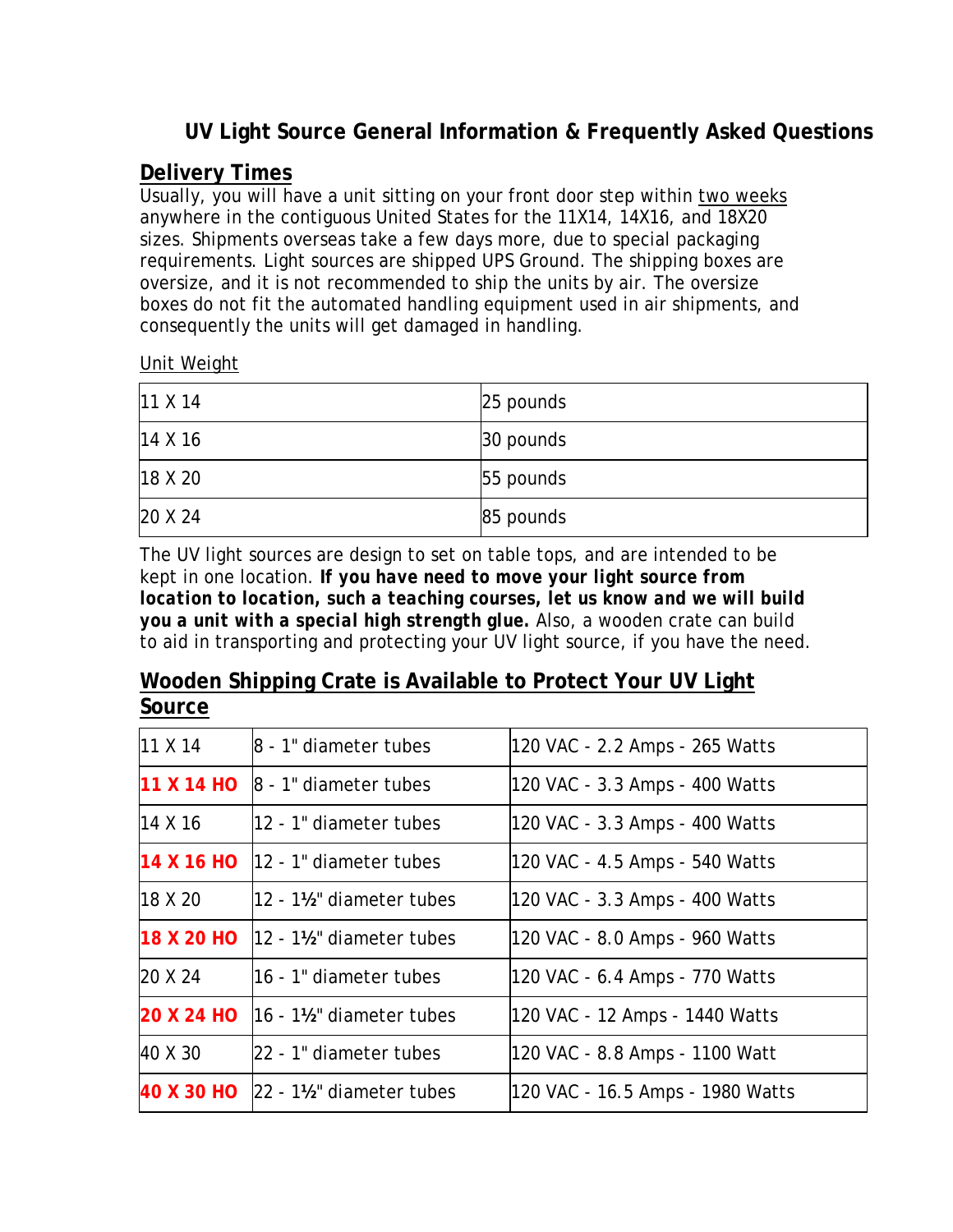Note: GRALAB model 300 timer's are rated at 600 watts at 120 VAC.

If you have a digital timer that will not handle the above wattage for the light source you are interested in, a latching relay can be added to the light source for an additional charge of approximately \$50.00

#### **Use of Print Frame**

Units are designed to fit most standard print frames. The door opening for the print frame is 3" high. The distance from the bottom of the tubes to the negative is optimum so there is no tube shadowing effects.

| <b>11 X14</b>          | $22$ " long by 14 $\frac{1}{2}$ " deep |
|------------------------|----------------------------------------|
| 14 X 16                | $22$ " long by $19\frac{1}{2}$ " deep  |
| 18 X 20                | $28$ " long by $23\frac{1}{2}$ " deep  |
| 20 X 24                | 40" long by 321/2" deep                |
| 20 X 24 H <sub>O</sub> | $51$ " long by 33" deep                |

Special UV box sizes can be built to accommodate any size print or vacuum frame. Usually two week delivery. Sometimes there is an additional charge of \$25.00 if its more than 2-3" larger.

#### **Exposure Times**

Exposure times for the 11X14, 14X16, and 20X24 are approximately 3 minutes for a medium density negative. The 18X20 uses larger diameter tubes, which are less energy efficient, and takes about 4 minutes and 20 seconds for a medium density negative. The one (1) inch diameter tubes put out more UV light than the 1½" diameter tubes. Also, the one inch tubes can be spaced closer together, which will give more UV light per square foot of area.

#### **High Output (HO) Exposure times versus Standard Black Light**

Mike K. writes when he compares his 20 watt Black light UV Light Source to his new HO 60 Watt unit:

"I pulled out one of my most popular images. It is a 10x12 enlarged negative with a density range of 1.92. jkiu4jOn the old 20 Watt UV unit w/ 100% palladium I had to print this negative at 360 seconds (6 minutes). My comparison shows that the new exposure unit with 60w bulbs prints the same negative in 105 seconds v. 360 seconds with the old unit.

One pyro/pmk negative that previously took 10-1/2 minutes printed in 215 seconds (3min 35 seconds).

I no longer have time to coat between sheets or read a book. ;-) " Mike K.-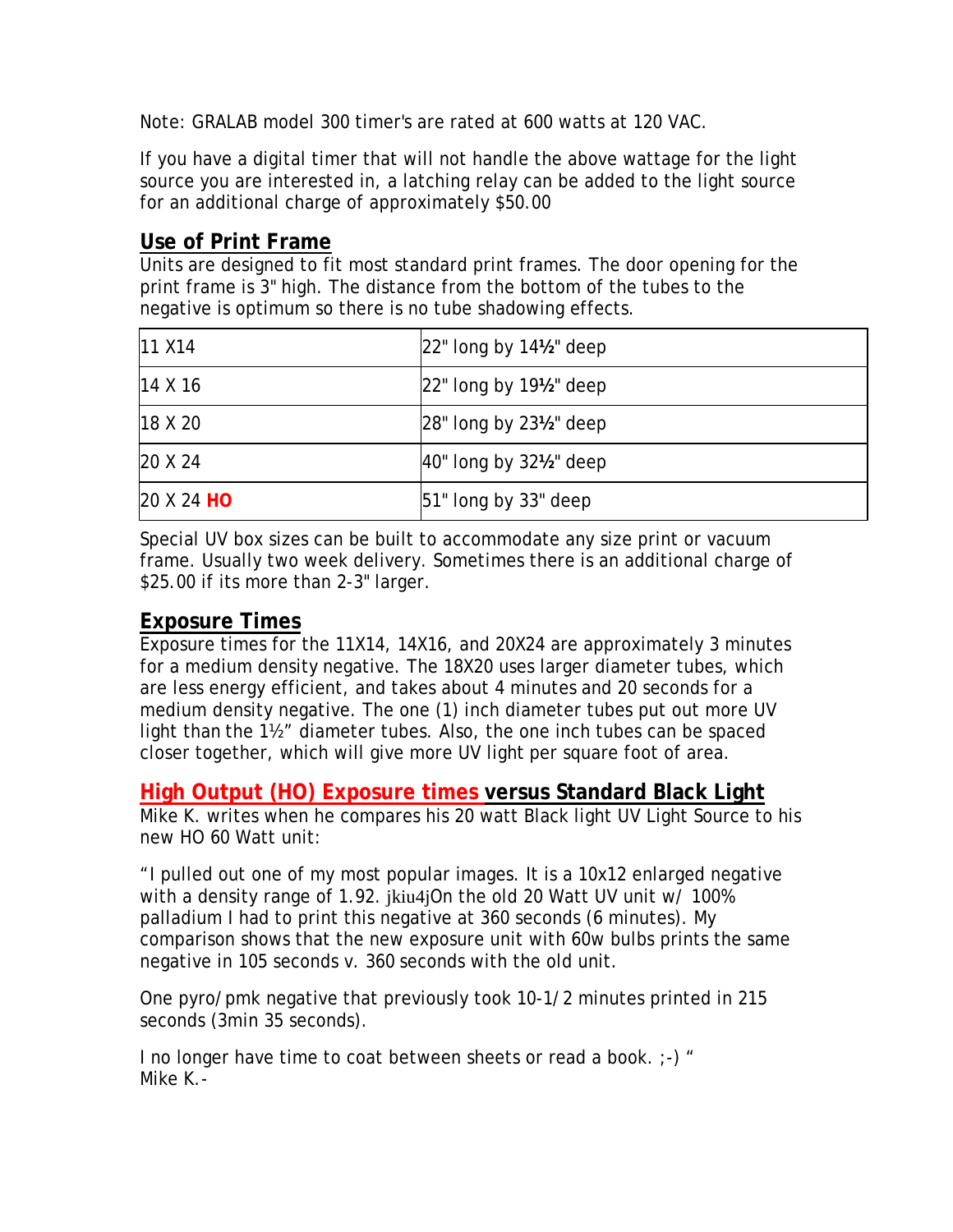### **Large Cooling Fan for More Consistent Lamp Output.**

The light sources are designed with an oversized fan and unique cross-flow air system that incorporates a door. Open this door and place your print frame under the UV light tubes. Keep the door closed during exposures. Air flow is important because the cooling it provides helps keep the light output at a constant intensity. Constant light output gives much more repeatable exposure times and results. Fluorescent tube light output drops significantly as the tube's temperature increases; this is why the units have been designed with an oversize fan/fans and the cross-flow air system which incorporates the door.

# **UV Tube Life**

The black light (UV) tubes are rated at 7,500 hours life, while most light bulbs are rated at only 1,000 hours. You may wish to replace your black light tubes after 2000-3000 hours of use, because there will be about 12% reduction in intensity at these times. One year of eight hour work days equals 2080 hours; so estimating your total "on" time for an average day and the number of days per year you print will give you a bench mark for when you need to change your tubes. Two thousand hours would be about 5-10 years use for most photographers who use their light source once or twice a week. Most lighting supply houses have them or can order them.

They are designated as: F15T8/BL preheat (11X14) or F20T12/BL preheat (18X20 for the standard units).

#### **Replacement bulbs are available from from American Light, a lighting supply house, by calling Katie Metcalf at 800-256-5154.**

### **Vacuum Frames Available**

Stand alone Vacuum frames are available in just about any size you want. For light sources with a built-in vacuum frame, the vacuum frame pulls out as a drawer mounted below the light source. Due to the weight of the drawer, the UV Light Source must be mounted to solid table or counter top with "L" brackets that are provided. The front edge of the unit must hang over the edge of the table or counter by 2" to provide clearance for the vacuum pump hose to hang down.

The paper and negative are loaded onto the vacuum mat in the open drawer position, the glass frame is closed and vacuum pump is started, then the drawer is pushed in under the light bank for the timed exposure. These unit's typical delivery is 6 weeks. Units are usually shipped North American Van Lines High Value Product Service on a pallet, and special handling maybe required for stairs if no freight elevator is available.

### **Operating Instructions**

Your light source is warranted for one year and is designed to give you many years of trouble free service.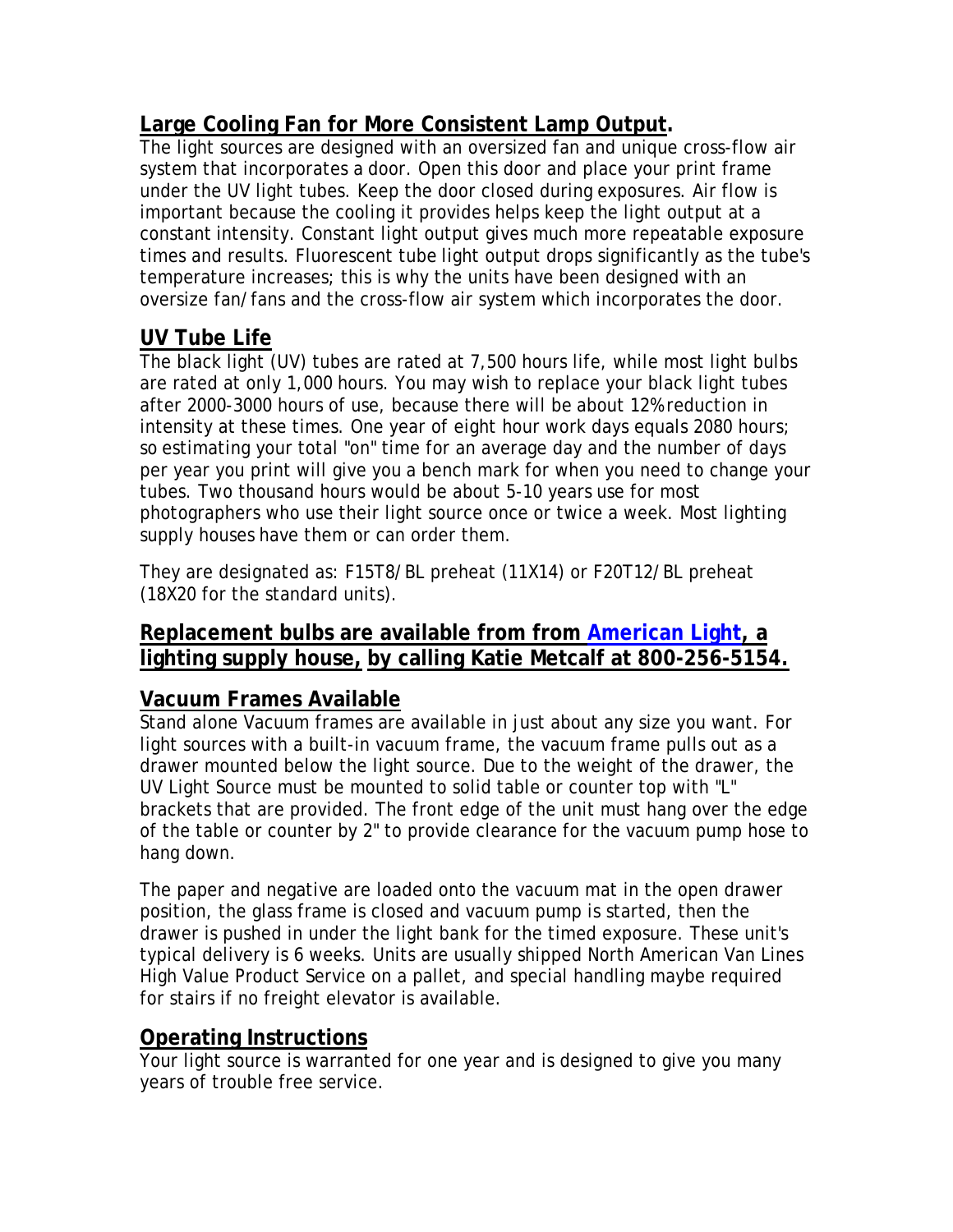Before plugging your new light source to a power outlet: *Carefully remove any packing between each black light tube and carefully remove the masking tape from each of the tubes. Visually check tubes to make sure they are seated in sockets, with each tube-end pins, horizontal. The tubes may have shifted in shipping so to make sure they are seated properly, twist the tubes back and forth in the sockets a couple of times, about 90 degrees rotation, and you can feel the tubes seating in the notches of the sockets. If the unit sits for a while without use, or if the darkroom is unusually damp, sometimes some of tubes will not start. Just turn the unit over and twist the tubes back and forth in the sockets several times, about 90 degrees rotation, and this is usually enough to clean the corroded contacts for the lamps to start.*

The light sources are designed with an oversized fan and unique cross-flow air system that incorporates a door. Open this door and place your print frame under the UV light tubes. The distance from your print to the UV tubes has been designed to provide maximum uniform light intensity for optimum exposure levels, and maximum corner to corner consistency. *Place your light source on a white surface, such as a piece of mat or white foam core board, to benefit from the reflected light.* This helps insure your print is exposed with ample UVA and UVB wavelengths of ultraviolet light necessary for the platinum process. Before your first exposure, it is best to stabilize the temperature by operating the unit 3-5 minutes. Repeat the warm-up if the unit is off more than 2 hours.

Place light sources in a location with at least 4" clearance on each end (fan and vents end) to provide ample air flow. Keep the door closed during exposures. Air flow is important because the cooling it provides helps keep the light output at a constant intensity. Constant light output will give you much more repeatable exposures times and results. Fluorescent tube light output drops significantly as the tube temperature's increases; this is why the units have been designed with an oversize fan and the cross-flow air system which incorporates the door.

**Plug the unit into an electrical outlet and check the GFIC (Ground Fault Interrupt Circuit outlet) before turning on the switch. Push in the red or reset button until you feel a click (if it has been tripped and is sticking out slightly).** Test the GFIC weekly by pushing the black button test button and resetting with the red or reset button. If you can reset with the red or reset button, then the GFIC will protect you from electrical shock when using your UV light source.

When the fan filter becomes laden with a white-gray powder, unplug your unit from the electrical power source or your timer, and gently pry off the outer plastic cover from the edges. The cover holds the foam filter. Wash foam filter in warm soapy water and rinse. Wipe the filter cover and housing with a damp cloth. Thoroughly dry the foam filter before re-installing the filter and cover.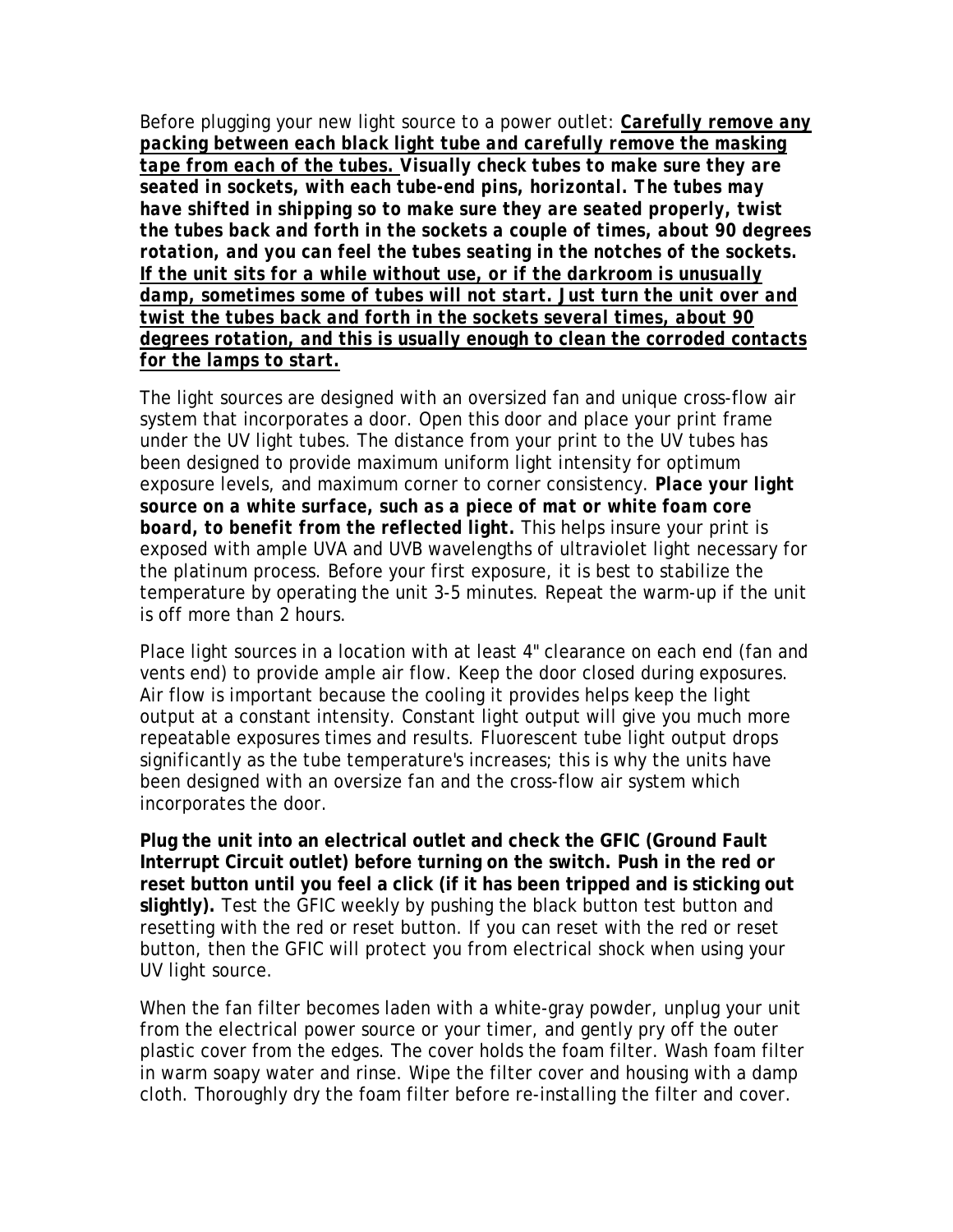Place foam filter in cover and push onto fan housing. Plug unit into electrical outlet and test GFIC and reset with red or reset.

**Danger:** Do not remove top cover while the unit is connected to a power source like a timer or electrical outlet. Keep hands and fingers away from the ends of the fluorescent tubes, tube sockets, and the fan(s).

**WARNING - DO NOT** USE or place your UV light source near pets, fish, infants or small children. Do not allow children to look at the lights. Protect your eyes (sun glass or lenses with UV blockers, both A & B) and skin from exposure. The light sources produce **SEVERAL TIME**S the amount of Ultraviolet Radiation we received ON EARTH from the SUN. Think about it, it hurts to look at the sun and most people cannot look directly at it. Look at the sun or at arc welding, without protection, and eventually, it is highly likely that you will go blind. The reason that we see few welders past the age of 50, even when they used the proper shielding and eye protection for UV, is that their eyesight is no longer good enough to weld after looking at the light or flame (which gives off UV) for 25 or so years. The same applies to your UV light source. Looking at the UV light source is equivalent to standing beside someone arc welding, and you watching the arc without any eye protection.

### **PROTECT YOUR EYES FROM UV EXPOSURE DURING THE USE OF YOUR LIGHT SOURCE**.

# **Caution: High Intensity UV Radiation**

**1. This Light Source emits ultraviolet (UV) Radiation during operation. It is in Risk Group 2 per ANSI-IESNA RP-27.3-96.**

**\* Exposure at** *less than* **0.75 meters (30 inches) should be limited:**

**\* E***xposure at 0.55 meters (22 inches) should NOT exceed 4 hours in any 8 hour time interval.*

**\* See ANSI-IESNA RP-27.1-96.**

**2. Certain Medications and Chemicals can increase an individual's sensitivity to UV Radiation.**

**Consult your physician for specific information.**

**3. Protective eye wear and clothing should be worn at all times involving long-term exposure in close proximity to the lamps.**

**4. These Lamps and Light Source are not intended and should not be used for diagnostic, therapeutic, or cosmetic purposes.**

**The following companies have safety glass that block 100% of UV light as defined by**

**ANSI standard, ANSI Z87.1-1989.**